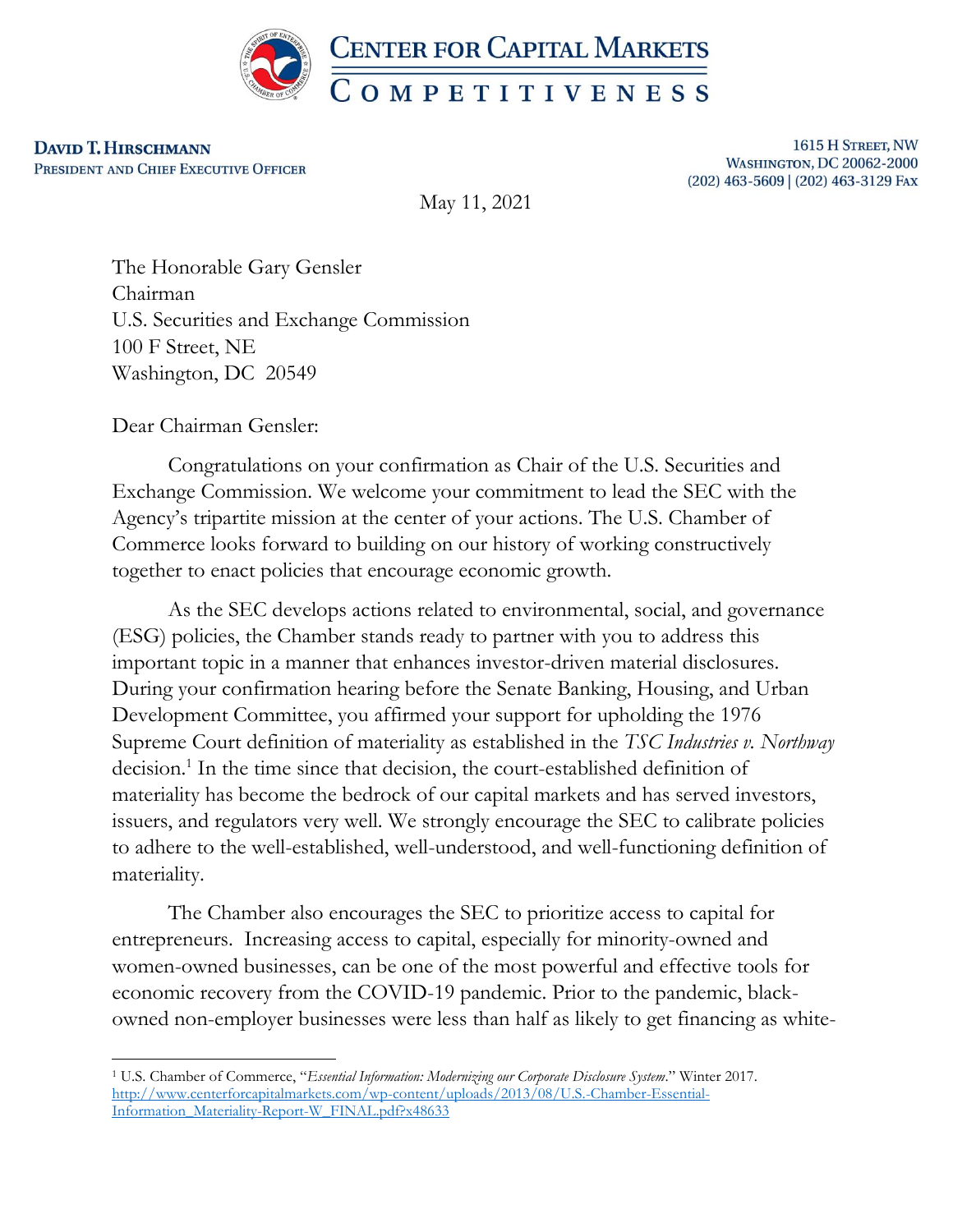owned firms.<sup>2</sup> In June of 2020, the Chamber launched the Equality of Opportunity Initiative to develop sustainable solutions to help close race-based opportunity gaps in areas like entrepreneurship. The Chamber recommends that the Commission task the SEC's Office of the Advocate for Small Business Capital Formation to analyze the needs of minority-owned businesses and make recommendations for improving their access to capital. A recent study found that, if the number of people-of-color-owned firms was proportional to their labor force participation, the U.S. would add more than 1.1 million businesses, supporting an estimated 9 million additional jobs and adding nearly \$300 billion in workers' income.<sup>3</sup>

The COVID-19 pandemic has reinforced the need for strong investor protections, particularly in standards of conduct for retail and retirement plan customers. The SEC has worked very hard to establish Regulation Best Interest (Reg BI) to clarify the standards of conduct for brokers and investment advisers while also preserving investor choice. The investment industry has also worked diligently to prepare for the rule's implementation on June 30, 2020, investing significant sums and internal resources to comply with Reg BI. Importantly, subsequent rulemakings from the Department of Labor (DOL), Financial Industry Regulatory Authority (FINRA), and Municipal Securities Rulemaking Board (MSRB) have sought to align their standards with Reg BI to bring greater clarity to investment professionals and investors. We believe Reg BI is a strong, consistent national standard that both increases consumer protection and preserves investor choice. We look forward to working with you to maximize the investor benefits of Reg BI.

The pandemic highlighted the preference for investors to be able to receive documents about their business with broker-dealers and investment advisers electronically. The pandemic has accelerated the evolution toward a digital economy wherein investors may generally prefer the use of their digital address (e.g. email) over paper. In April 2020, 53% of adults surveyed said that the Internet was essential during the pandemic, and another 34% describe it as "important, but not essential."<sup>4</sup>

<sup>2</sup> U.S. Chamber of Commerce, "*Addressing Opportunity Gaps for Minority-Owned Businesses Through Increasing Access to Capital and Credit.*" November 20, 2020. [https://www.uschamber.com/series/above-the-fold/addressing-opportunity-gaps](https://www.uschamber.com/series/above-the-fold/addressing-opportunity-gaps-minority-owned-businesses-through-increasing)[minority-owned-businesses-through-increasing](https://www.uschamber.com/series/above-the-fold/addressing-opportunity-gaps-minority-owned-businesses-through-increasing)

<sup>3</sup> http://globalpolicysolutions.org/report/color-entrepreneurship-racial-gap-among-firms-costs-u-sbillions/#The\_Distribution\_of\_Firms\_with\_Paid\_Employees\_in\_2012\_and\_the\_Number\_of\_Missing\_Minority\_Busin esses

<sup>4</sup> Pew Research Center, *53% of Americans Say the Internet Has Been Essential During the COVID-19 Outbreak,* available at https://www.pewresearch.org/internet/2020/04/30/53-of-americans-say-the-internet-has-been-essential-during-thecovid-19-outbreak/ (2020).